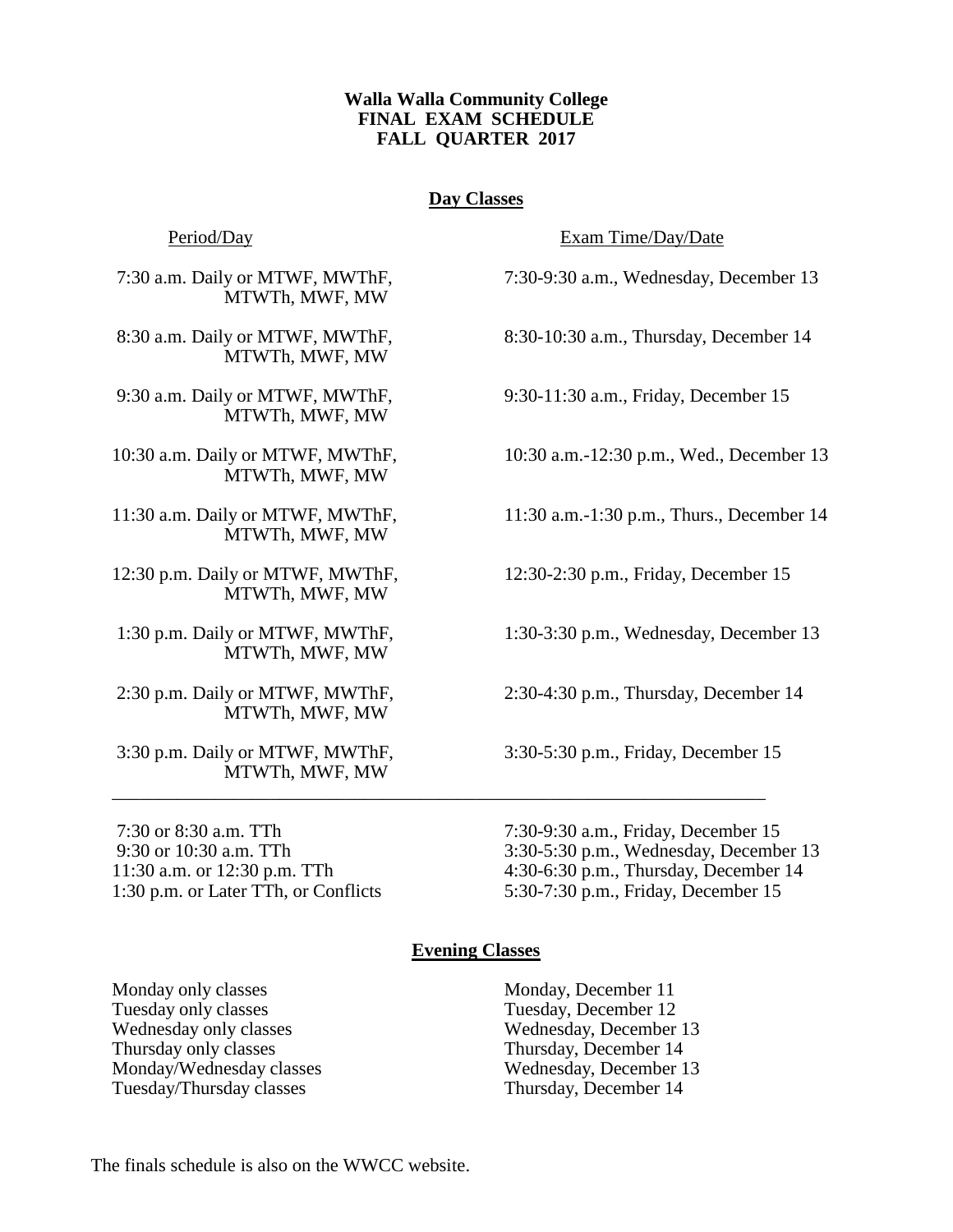## **Walla Walla Community College FINAL EXAM SCHEDULE WINTER QUARTER 2018**

# **Day Classes**

7:30 a.m. Daily or MTWF, MWThF, 7:30-9:30 a.m., Tuesday, March 20 MTWTh, MWF, MW

MTWTh, MWF, MW

MTWTh, MWF, MW

MTWTh, MWF, MW

MTWTh, MWF, MW

12:30 p.m. Daily or MTWF, MWThF, 12:30-2:30 p.m., Monday, March 19 MTWTh, MWF, MW

1:30 p.m. Daily or MTWF, MWThF, 1:30-3:30 p.m., Tuesday, March 20 MTWTh, MWF, MW

2:30 p.m. Daily or MTWF, MWThF, 2:30-4:30 p.m., Wednesday, March 21 MTWTh, MWF, MW

3:30 p.m. Daily or MTWF, MWThF, 3:30-5:30 p.m., Monday, March 19 MTWTh, MWF, MW

9:30 or 10:30 a.m. TTh 5:30-7:30 p.m., Tuesday, March 20 11:30 a.m. or 12:30 p.m. TTh 3:30-5:30 p.m., Tuesday, March 20

## **Period/Day Exam Time/Day/Date**

8:30 a.m. Daily or MTWF, MWThF, 8:30-10:30 a.m., Wednesday, March 21

9:30 a.m. Daily or MTWF, MWThF, 9:30- 11:30 a.m., Monday, March 19

10:30 a.m. Daily or MTWF, MWThF, 10:30 a.m.-12:30 p.m., Tuesday, March 20

11:30 a.m. Daily or MTWF, MWThF, 11:30 a.m.-1:30 p.m., Wednesday, March 21

7:30 or 8:30 a.m. TTh 7:30-9:30 a.m., Monday, March 19 1:30 p.m. or Later TTh, or Conflicts 4:30-6:30 p.m., Wednesday, March 21

### **Evening Classes**

\_\_\_\_\_\_\_\_\_\_\_\_\_\_\_\_\_\_\_\_\_\_\_\_\_\_\_\_\_\_\_\_\_\_\_\_\_\_\_\_\_\_\_\_\_\_\_\_\_\_\_\_\_\_\_\_\_\_\_\_\_\_\_\_\_\_\_\_\_\_

Monday only classes Monday, March 19 Tuesday only classes Tuesday, March 20 Wednesday only classes Wednesday, March 21 Thursday only classes Thursday, March 15 Monday/Wednesday classes Wednesday, March 21 Tuesday/Thursday classes Tuesday, March 20

The finals schedule is also on the WWCC website.